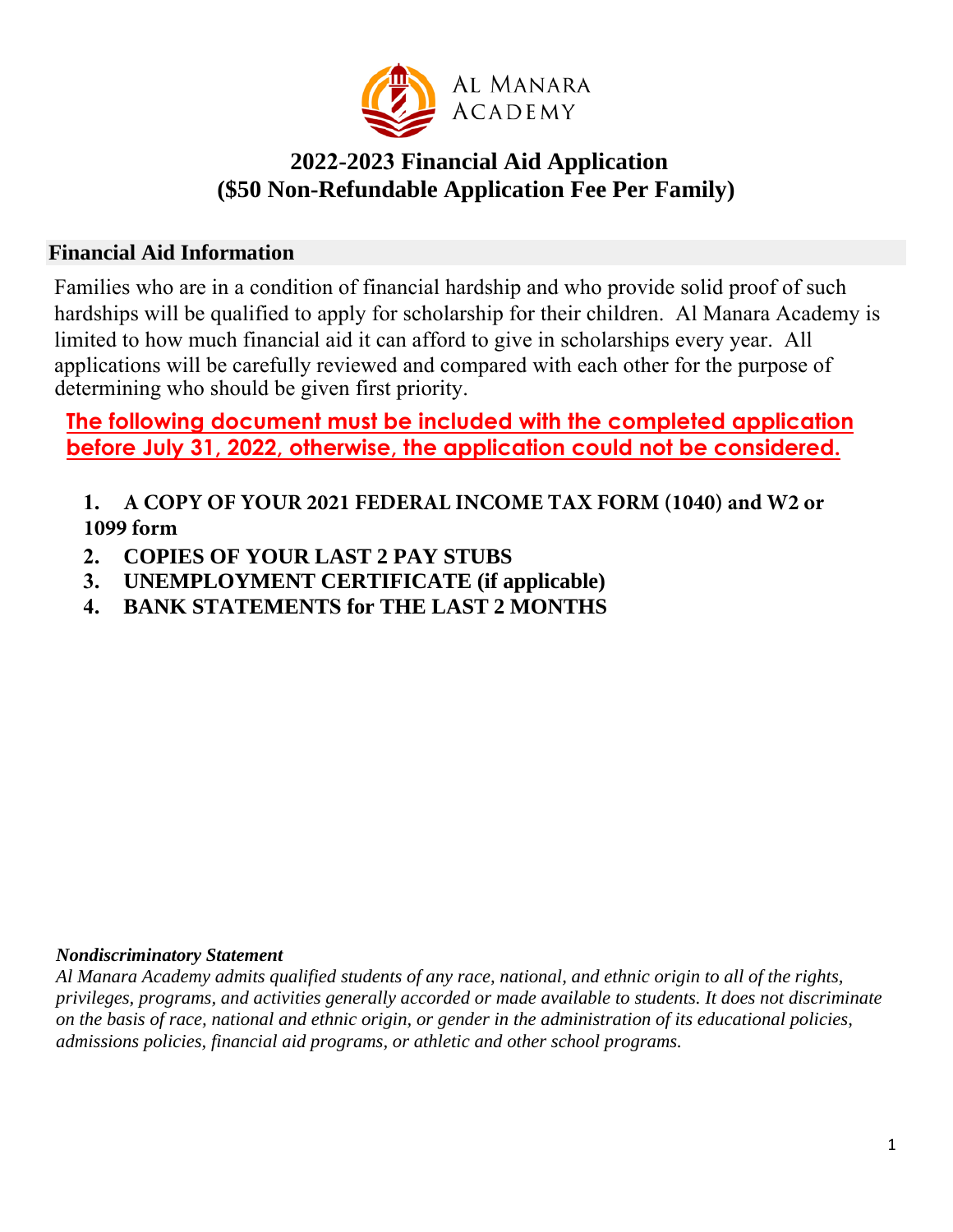

# **2022-2023 Financial Aid Application**

## **General Student Information**

**How many of your children will you be enrolling with Al Manara Academy for the 2021-22 school year?\_\_\_\_\_\_\_\_** 

Please list the students below:

|                                                                                                                                                   | Grade: ____________ |
|---------------------------------------------------------------------------------------------------------------------------------------------------|---------------------|
|                                                                                                                                                   |                     |
|                                                                                                                                                   |                     |
| <b>Student Full Name:</b><br><u> 2000 - 2000 - 2000 - 2000 - 2000 - 2000 - 2000 - 2000 - 2000 - 2000 - 2000 - 2000 - 2000 - 2000 - 2000 - 200</u> |                     |

# **Household Information**

| *Father's Full Name:                     |                                                 |                                                                                                                           |
|------------------------------------------|-------------------------------------------------|---------------------------------------------------------------------------------------------------------------------------|
| <i>*Father's</i> Mobile Phone:           |                                                 |                                                                                                                           |
| <b>Father's Email Address:</b>           |                                                 |                                                                                                                           |
| <i>*Father's Social Security Number:</i> |                                                 | <u> 1989 - Johann Stoff, amerikansk politiker (* 1908)</u><br><u> 1989 - Johann Stoff, Amerikaansk politiker († 1908)</u> |
| *Mother's Full Name:                     |                                                 |                                                                                                                           |
| *Mother's Mobile Phone:                  |                                                 |                                                                                                                           |
| <b>Mother's Email Address:</b>           |                                                 | and the control of the control of the control of the control of the control of the control of the control of the          |
| *Mother's Social Security Number:        |                                                 |                                                                                                                           |
| <b>Marital Status:</b><br>Married        | $\Box$ Separated $\Box$ Divorced $\Box$ Widowed |                                                                                                                           |
|                                          |                                                 |                                                                                                                           |
|                                          |                                                 |                                                                                                                           |
|                                          |                                                 |                                                                                                                           |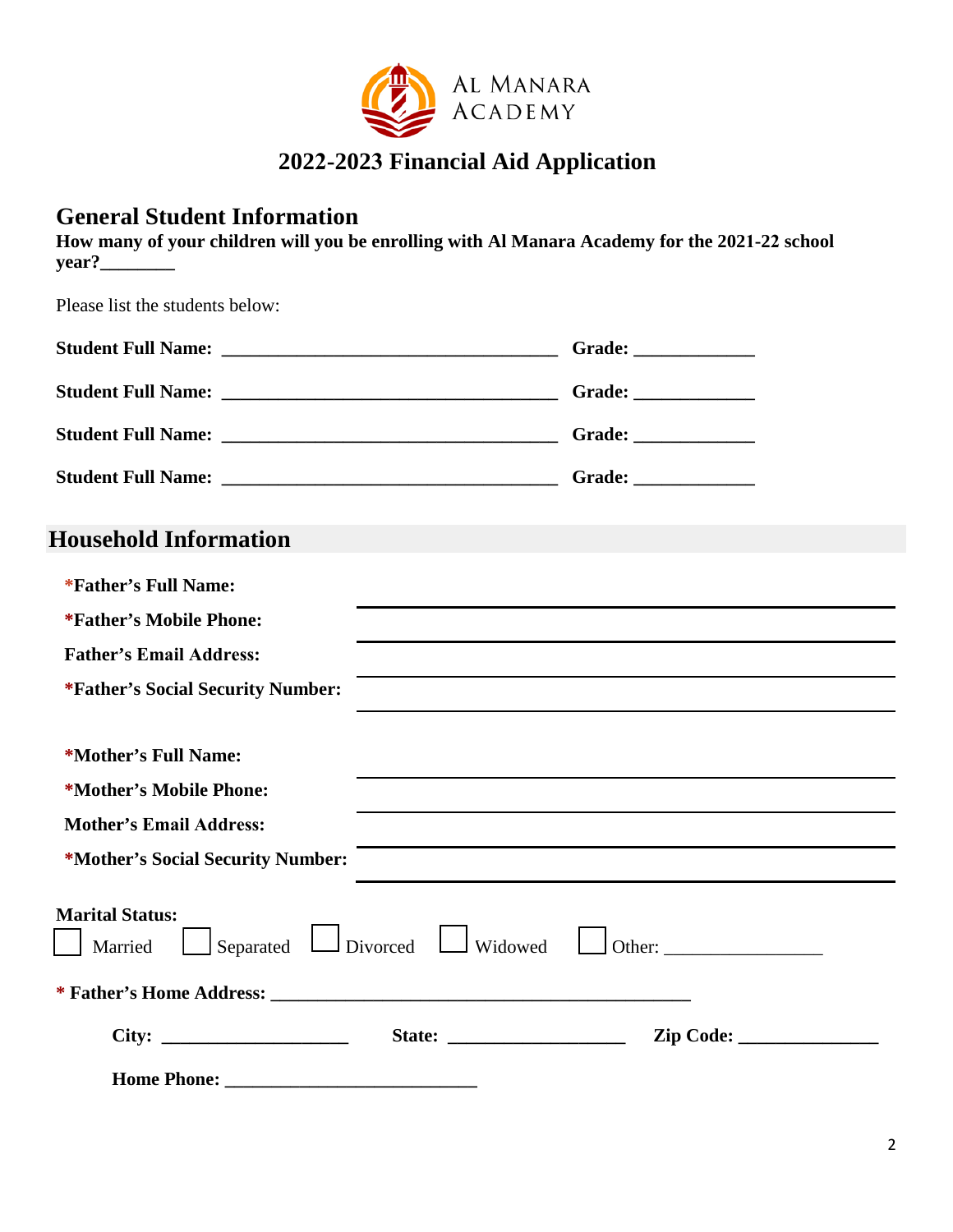

### **2022-2023 Financial Aid Application**

|                              | (same as Father)                                                                            |
|------------------------------|---------------------------------------------------------------------------------------------|
|                              |                                                                                             |
|                              |                                                                                             |
| <b>Tax Filing Status:</b>    |                                                                                             |
|                              | Single Married filing jointly Married filing separately Head of household Other:            |
|                              | <u>*Parents filing single or filing separately MUST provide tax copies for BOTH parents</u> |
| <b>Financial Information</b> |                                                                                             |
|                              |                                                                                             |

**Will the parents/guardians claim the student as an income tax exemption this year?**  Yes No **Do you or your spouse receive an untaxed income?**  Yes No **Do you or your spouse receive child support?** Yes No

**I certify, under the penalty of perjury and fraud, that all of the information in this form is true and complete to the best of my knowledge. I agree to give proof of the information that I have included in this application. I realize that this proof may include a copy of my Bank Statement, Social and Public Benefit Aid, Federal, State and/or Local Income tax returns. I also realize that if I do not give proof, the student(s) may be denied financial aid. I also authorize Al Manara Academy officials to check my credit and employment information from all my creditors and employers. The information requested can include my financial income and payments. I also agree to pay my children's due monthly tuition fees by the only accepted ACH method (Bank Direct Withdrawal Check-O-Matic)**

**Parent Signature:** …………………………………………. **Date: ……………………….**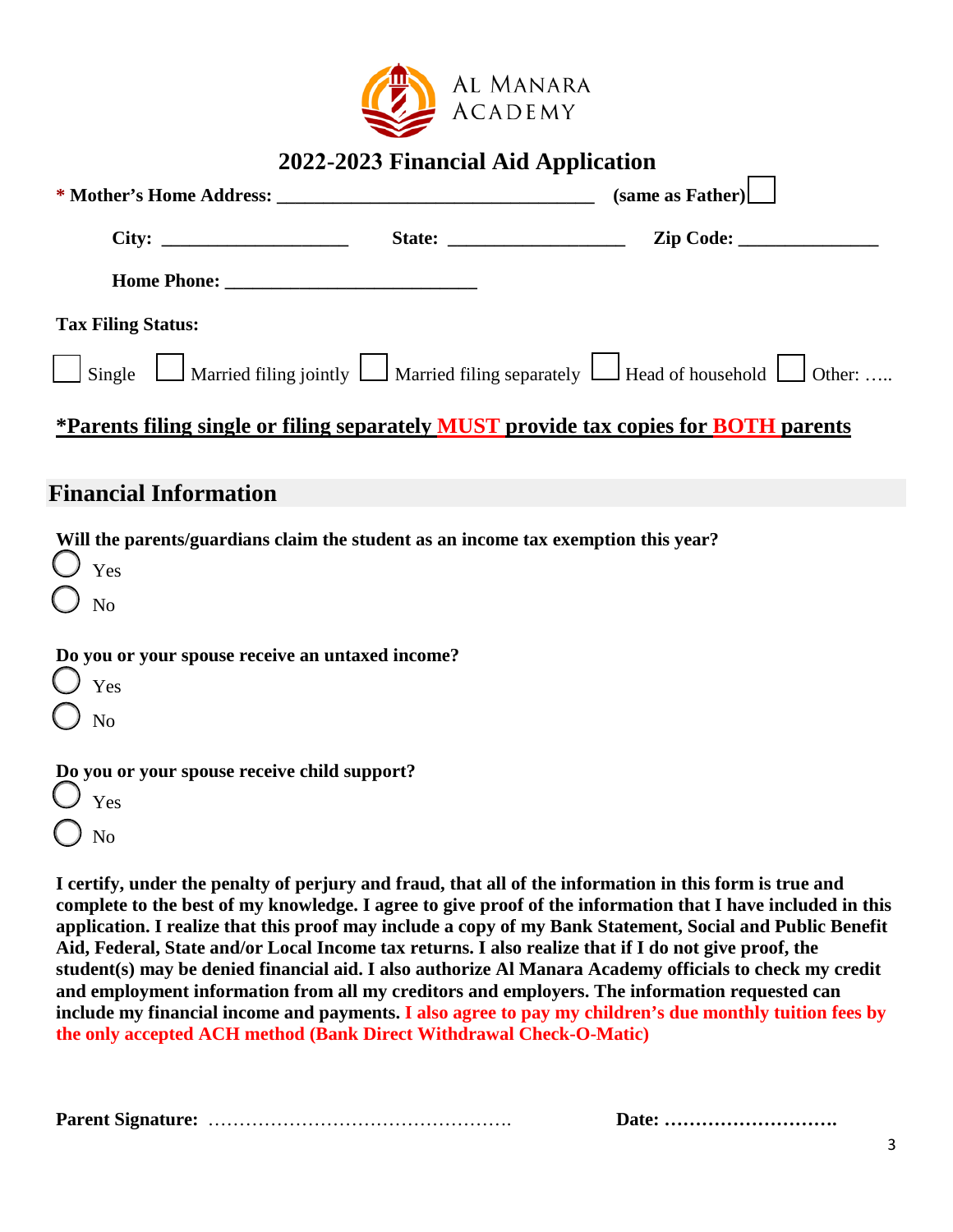

|                                                                                | 2022-2023 Financial Aid |                                                                                  |  |
|--------------------------------------------------------------------------------|-------------------------|----------------------------------------------------------------------------------|--|
| <b>Application Verification of Employment: FATHER</b>                          |                         |                                                                                  |  |
|                                                                                |                         |                                                                                  |  |
|                                                                                |                         |                                                                                  |  |
|                                                                                |                         | *City ______________________ *State ______________ *Zip Code ___________________ |  |
| *Employer Phone:                                                               |                         |                                                                                  |  |
|                                                                                |                         |                                                                                  |  |
|                                                                                |                         |                                                                                  |  |
| Do you work part-time or full-time?<br>$\bigcup$ Part-time<br>$\int$ Full-time |                         |                                                                                  |  |
| <b>Verification of Employment: MOTHER</b>                                      |                         |                                                                                  |  |
|                                                                                |                         |                                                                                  |  |
|                                                                                |                         |                                                                                  |  |
|                                                                                |                         |                                                                                  |  |
|                                                                                |                         |                                                                                  |  |
|                                                                                |                         |                                                                                  |  |
| *Monthly Income: ______                                                        |                         |                                                                                  |  |
| Do you work part-time or full-time?                                            |                         |                                                                                  |  |
| Part-time<br>Full-time                                                         |                         |                                                                                  |  |
|                                                                                |                         |                                                                                  |  |

By signing your name below, you authorize your employer to provide all the information needed by the administration of Al Manara Academy to verify your employment information. Any false declaration may result in denial of financial aid, and could result in other legal actions.

**Parent Signature: \_\_\_\_\_\_\_\_\_\_\_\_\_\_\_\_\_\_\_\_\_\_\_\_\_\_\_\_ Date: \_\_\_\_\_\_\_\_\_\_\_\_\_\_\_\_\_\_\_\_\_\_\_\_**